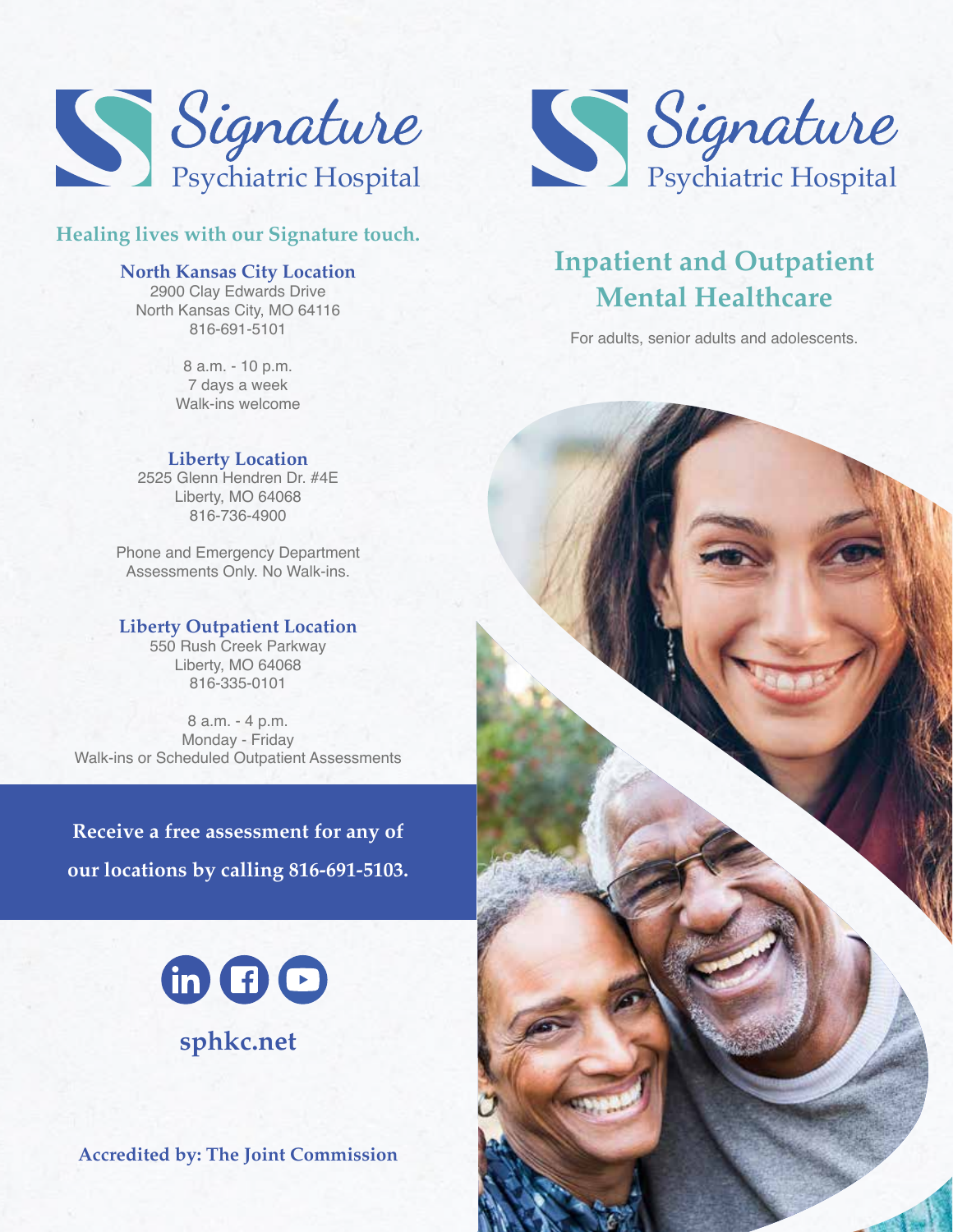#### **Do you or someone you love need help?**

Are you experiencing or witnessing any or several of the following behaviors?

- □ Mood Swings
- Depression
- □ Bipolar
- □ Anxiety
- $\Box$  Thoughts or plans to harm self or others
- $\Box$  Trauma □ PTSD □ Substance Abuse □ Alcoholism

If you checked any boxes, our behavioral healthcare professionals strongly encourage you to schedule a **free assessment** at sphkc.net or by calling **816-691-5103**.

We meet people where they are and help them gain control of their lives. We realize we have an incredible responsibility in treating a person's most delicate, intricate, priceless piece of their being.

#### **Their mind.**

For that reason, mental health care is the only service we provide. We have made it our sole purpose so we can be the best in the business at creating life-changing experiences. By using the science and art of behavioral health care, 90 percent of our patients leave better.



#### **Our Signature Continuum of Care**





#### **Inpatient Psychiatric Hospital**

Psychiatric stabilization with focus on identifying crisis symptoms, stabilizing behaviors, identifying environmental supports and increasing coping skills.



Seniors

## **Medical Detox**

Some patients need to begin treatment with medical detox. During this critical stage, clients work through withdrawal symptoms in a safe, supervised environment.

#### **Outpatient**

Outpatient psychiatric and dual diagnosis treatment (alcohol and substance use) is for patients who do not require hospitalization. Patients demonstrate reliable medication compliance, the ability to maintain home, work or school commitments.



#### **Intensive Outpatient**

Half day or evening group therapy. Patients at this level of care are working toward successful management of their symptoms.

## **Partial Hospital**

Six full-days of group therapy and medication management. Patients ready for this program have reduced the crisis level in their lives and may utilize it as either a "step-down" following acute inpatient care or as the point of entry for treatment.

Adults & Seniors





Adults & Seniors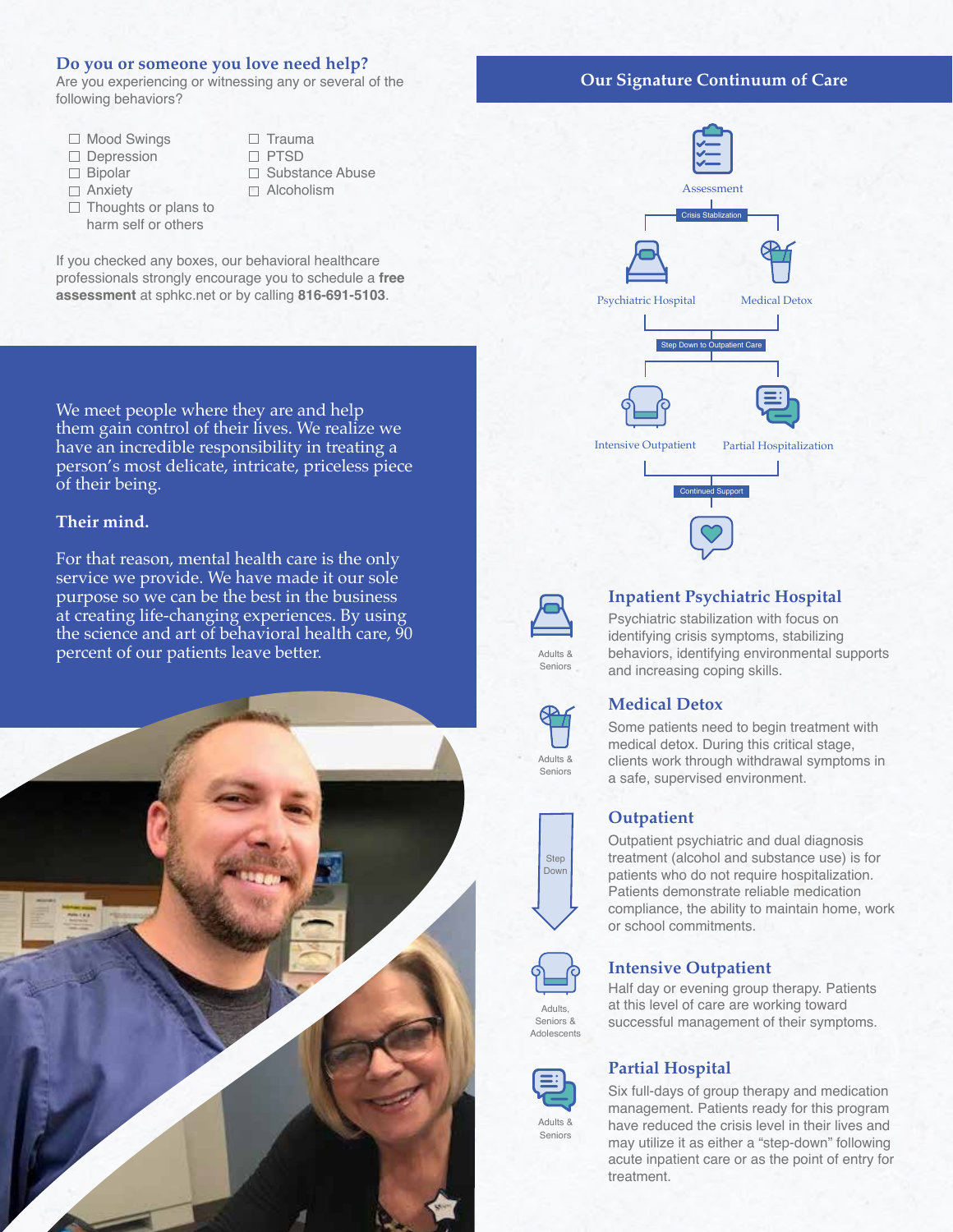#### **Our Services**

Our continuum of care includes several unique programs – a geriatric program (Silver Lining), a trauma and addiction program for military members and first responders (Valor Recovery Program), an addiction treatment program (Changing Pointe) for adults and Transcranial Magnetic Stimulation (TMS), a treatment program for adults with major depression.

#### **Outpatient Care**

We provide medically based day and evening intensive outpatient programs for adolescents, adults and seniors with psychiatric and/or substance use disorders. Our Intensive Outpatient Program (IOP) bridges the gap between inpatient hospitalization and one-on-one behavioral health treatment. Care is provided in half day or evening group therapy and medication management sessions offered one day a week.

Our Partial Hospitalization Program (PHP) is for those needing more intensive outpatient care. It is offered six days a week. Patients appropriate for this level of care do not require acute hospital stay, but need a level of care more intensive than outpatient alone.

For more details, call **816-691-5103**.

*"Thank you for making me feel comfortable and not judging me when I sought help through your partial hospitalization program (PHP). You helped me learn that I'm not weak for seeking help and that it took courage for me to reach out to you for help with my grief, loss and depression. I learned how to let go of the negative beliefs I've carried inside me for years."* 

*- Roxanne, PHP Patient*

Our outpatient programs are held at the locations below. Please call **816-691-5103** for times, treatment focus (chemical dependency, dual diagnosis, geriatric and military/first responder) and admissions. Our outpatient programs serve ages 12 to 100.

- 2900 Clay Edwards Rd., North Kansas City, MO 64116 \**Free assessments 8 a.m. - 10 p.m. seven days a week.*
- 305 N.W. Englewood Ct. #300 Gladstone, MO 64118
- 550 Rush Creek Parkway Liberty, MO 64068 *\*Scheduled or walk-in assessments for outpatient services are available 8 a.m.- 4 p.m. at this location.*

### **Silver Lining**

We proudly provide comprehensive diagnosis and specialized treatment for adults ages 65 and older who are experiencing emotional, cognitive, or behavioral symptoms. Symptoms may include memory loss, mood disturbances, anxiety, difficulty coping with losses and transitions, or behavioral conditions that interfere with care at home or in a long-term care setting.

Our Silver Linings program provides physician led behavioral healthcare to the older adult population. Silver Linings is housed on a unit specifically designed to safely meet the needs of your loved one who may be experiencing behaviors associated with dementia.

The average length of stay is between 12 and 14 days. If you have a friend or patient who is hallucinating, delusional or paranoid, or misusing medications or alcohol, our program can help. Or, if your loved one is less acute, Our Silver Lining partial hospital program can help.

Call our assessment team at **816-691-5103**.

*"It's always my preference to send my senior residents to Signature because I've found their services far and away better than other psychiatric facilities. I like their attention to detail when it comes to discharge planning. They make sure to include everyone involved in the care of the patient is involved in the admission and discharge discussions, which is essential for a smooth transition and a quality experience for our residents."* 

*- Lacie, Director of Nursing, Skilled Nursing Facility*